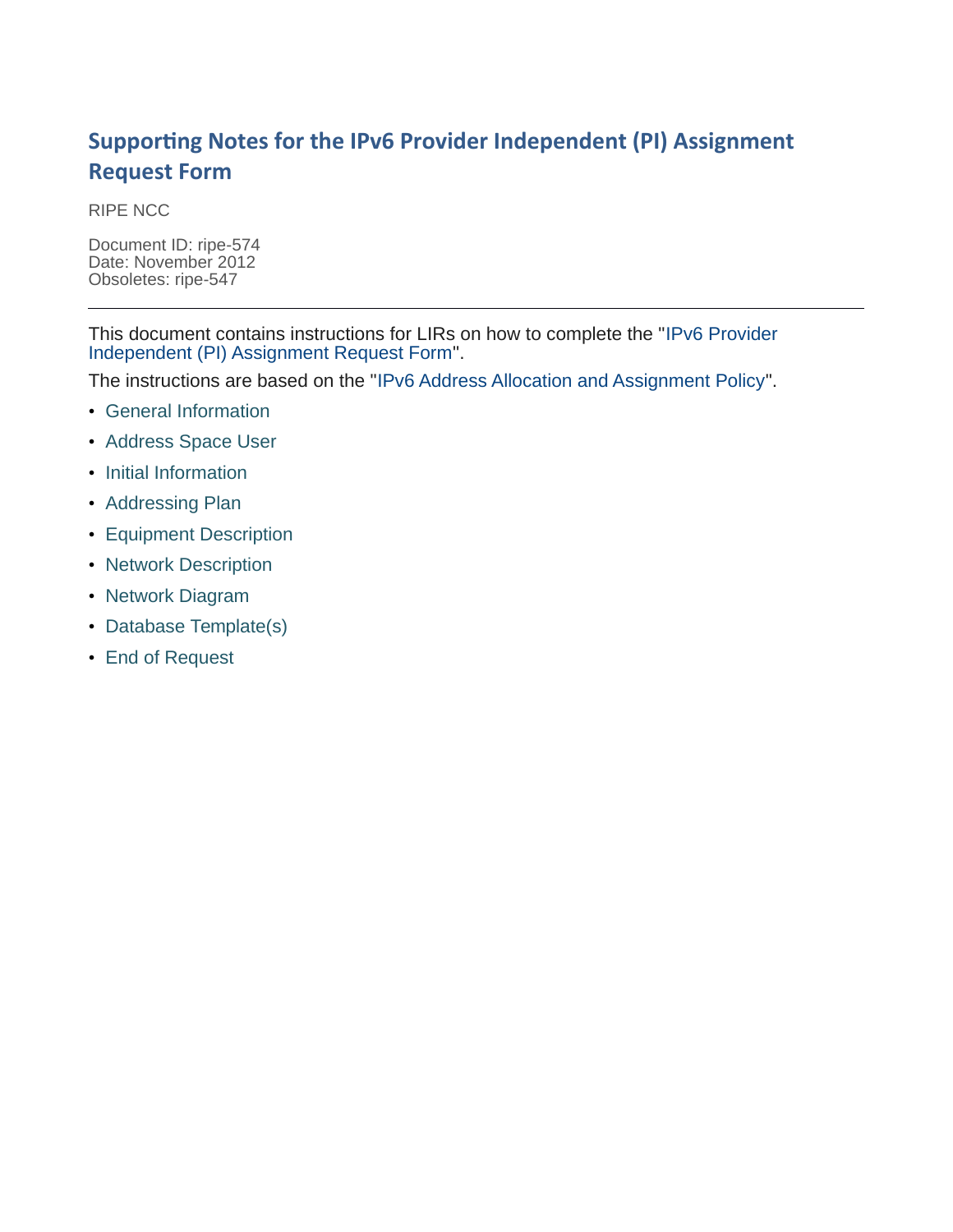### <span id="page-1-1"></span>**General Information**

#[GENERAL INFORMATION]# % % Please add your RegID. request-type: pi-ipv6 form-version: 1.1 x-ncc-regid: **nl.bluelight**

Please do not change the value of the "request-type:" and "form-version:" fields.

Enter your Registry Identifier (RegID) in the "x-ncc-regid:" field. RegIDs have the following format: <country code>.<name>. If you do not know your RegID, please contact ncc@ripe.net.

### <span id="page-1-0"></span>**Address Space User**

#[ADDRESS SPACE USER]# % % Who will use the requested address space?

legal-organisation-name: **North SantaBank** organisation-location: **Santa City, NN** website-if-available: **http://www.nsb.nn**

% Is this request being sent by a sponsoring LIR on behalf of % an End User? (Yes/No)

end-user-of-sponsoring-lir: **Yes**

% If yes, please attach a copy of the signed "End User Assignment % Agreement" and the company registration papers of the End User.

% Also please confirm that the "End User Assignment Agreement" % contains all of the elements listed in paragraph 2.0 of "Contractual % Requirements for Provider Independent Resource Holders in the % RIPE NCC Service Region".(Yes/No)

confirmation: **Yes**

% Does this End User already have address space that can be used for % this assignment? (Yes/No)

space-available: **No**

Enter the legal name and primary location of the organisation that will use this IPv6 PI address space in the "legal-organisation-name" and "organisation-location" fields. If this End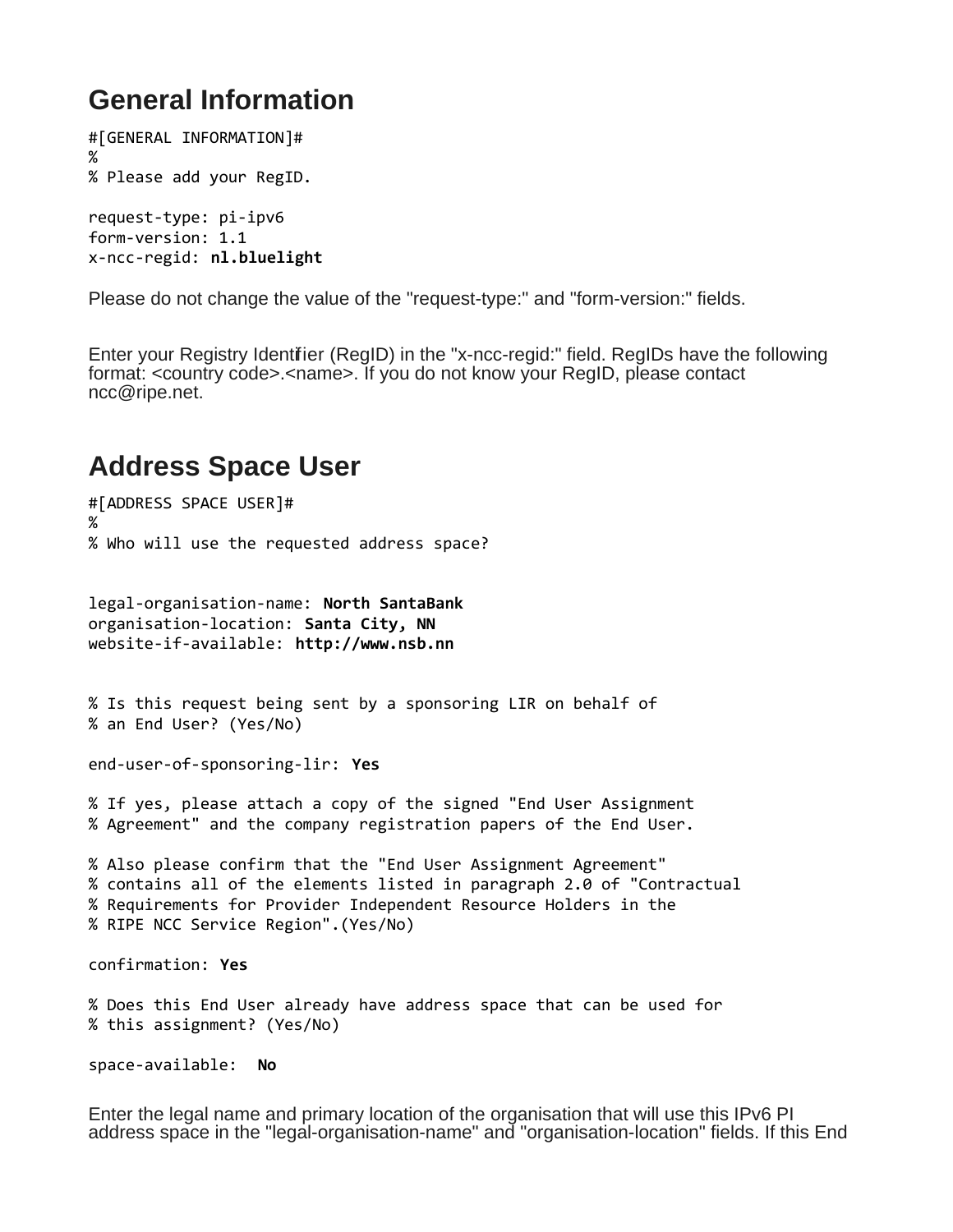User has a website, enter the URL in the "website-if-available" field. Otherwise, enter "none" in this field.

If you are an LIR sending this request on behalf of an End User, you should answer "Yes" in the "end-user-of-sponsoring-lir" field.

If you answered "Yes" you should also confirm that all of the elements of paragraph 2.0 of "Contractual Requirements for Provider Independent Resource Holders in the RIPE NCC Service Region" are listed in the 'End User Assignment Agreement' that is signed by the End User and the sponsoring LIR. IPv6 PI assignments can only be made to End Users if there is a signed 'End User Assignment Agreement' between the sponsoring LIR and the End User.

For each IPv6 PI assignment that is requested through a sponsoring LIR for an End User, we need to receive a copy of 'End User Assignment Agreement' and the company registration papers of the End User.

You can find an example agreement online:

<http://www.ripe.net/membership/lir-end-user-agreement>

You can send us an agreement in your local language or use the English version.

If the request is for an LIR, you should also answer with "No". If this request is for an LIR you do not have to attach a copy of "End User Assignment Agreement" and company registration papers.

If there is any address space assigned to this End User that is not in use, indicate this in the "space-available" field. If you answer "yes", you can explain why the End User needs another assignment of address space in the "Network Description" section.

#### <span id="page-2-0"></span>**Initial Information**

##[INITIAL INFORMATION]# % % Why is PI address space required rather than PA address space?

why-pi: **North SantaBank will be multihomed.** 

% Is the End User requesting extra address space for routing and/or % administrative reasons? (Yes/No)

routing-reasons: **No**

% Have you made the End User aware of the consequences and disadvantages % of PI address space? (Yes/No)

confirmation: **Yes.**

In the "why-pi:" field, explain why PA address space cannot be used for this assignment.

You cannot request a larger assignment of address space than needed as conservation is one of the most important goals of the Internet Registry System. You can state whether you are requesting more address space than needed in the "routing-reasons:" field.

You must ensure that the End User understands and accepts that PI address space may be more difficult or more expensive to route than PA address space and then confirm this in the "confirmation:" field.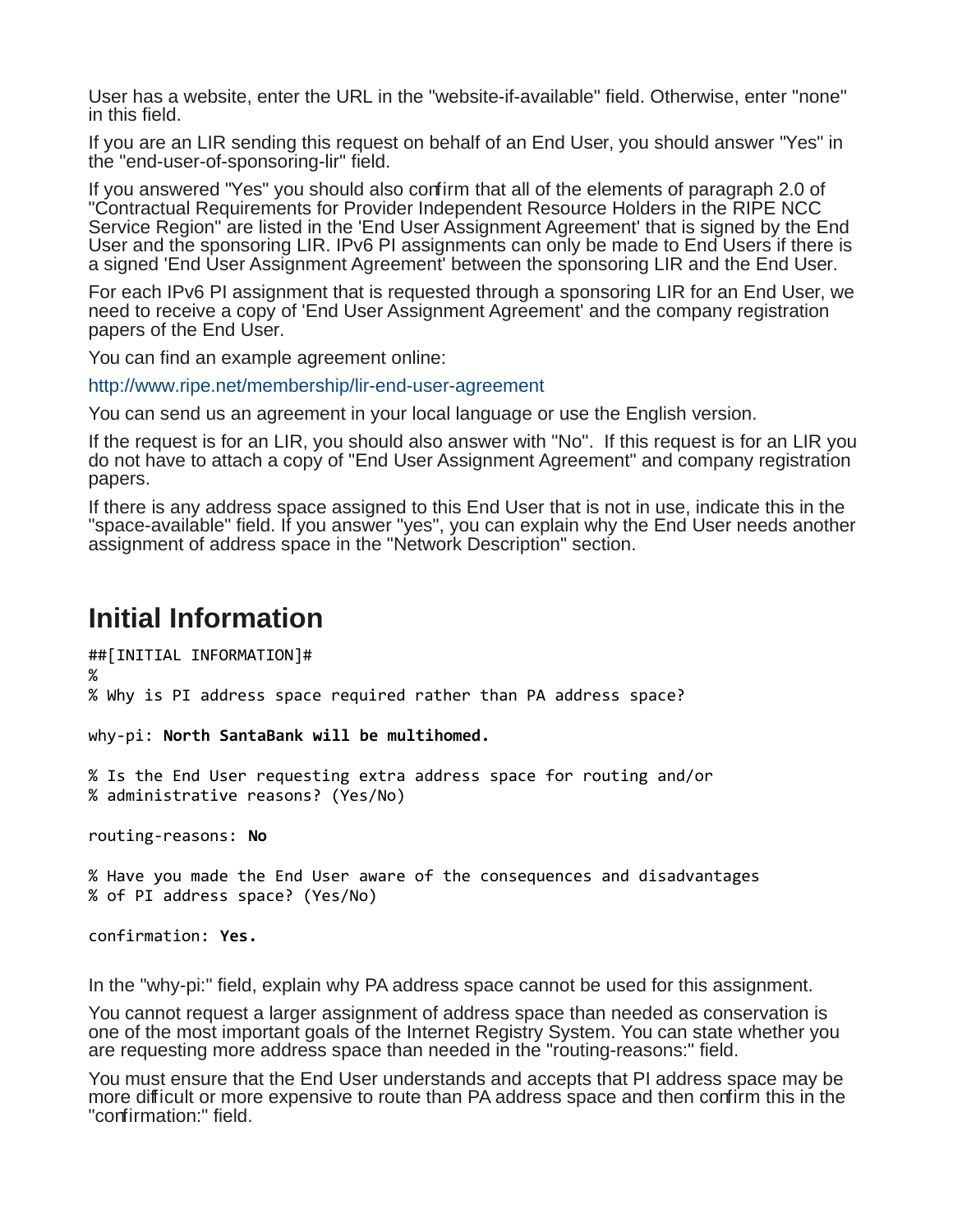# <span id="page-3-1"></span>**Addressing Plan**

#[ADDRESSING PLAN]# % % When will the End User use this IPv6 PI assignment? % % Subnet Within Within Within % size (/nn) 3 months 1 year 2 years Purpose subnet: /48 x - - Office LAN number-of-subnets: **1** % Will the End User return any address space?

address-space-returned: **no**

The addressing plan shows how the End User will use the requested address space.

You can repeat the "subnet" row as many times as needed. Delete any empty "subnet" fields before you send the request.

Enter the size of each subnet in the " Subnet size (/nn)" column. Please specify the size using IPv6 slash notation (for example, /48).

In the " Purpose" column, write a short description of each subnet. If needed, you can write a more detailed description in the "Network Description" section of this form.

Complete the remaining columns with a cross (x) or a dash (-). For example, if you will use a subnet within three months, enter a cross in the "Within 3 months" column and a dash in both the " Within 1 year" and " Within 2 years" columns.

In the "number-of-subnets" field, enter the total number of subnets listed in the addressing plan.

The smallest IPv6 PI assignment size issued by the RIPE NCC is /48

If there is any address space assigned to the End User that they will return, list each prefix in separate "address-space-returned" fields. The expected time for renumbering is three months. You can use the following syntax: <IP range> to <which LIR/ISP> in <time period> for this field.

## <span id="page-3-0"></span>**Equipment Description**

```
#[EQUIPMENT DESCRIPTION]#
%
% What equipment will be used and how will it use the requested
% address space?
equipment-name: Switches
manufacturer-name: Cisco
model-number: 25xx
other-data: 5 units
```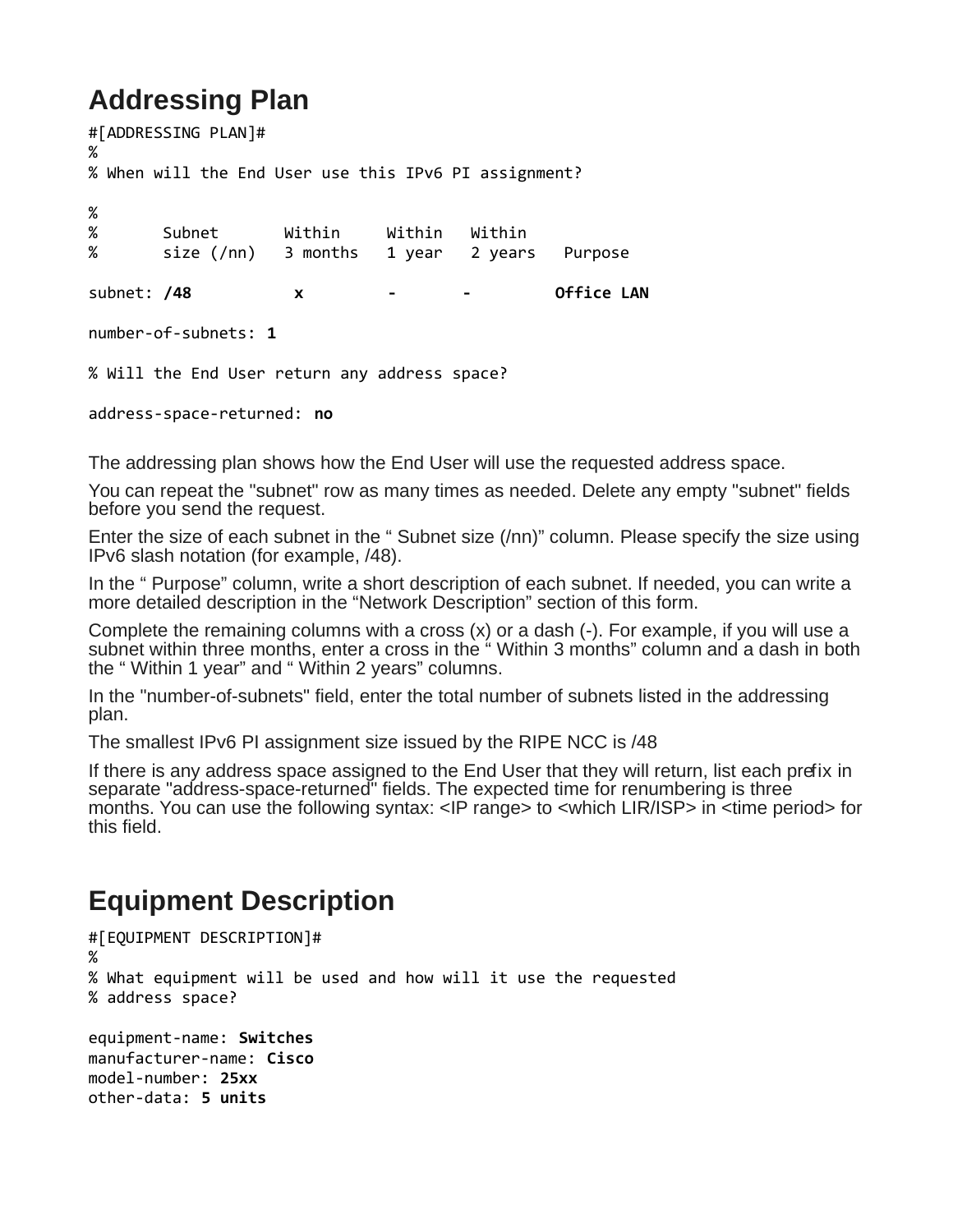equipment-name: **Servers** manufacturer-name: **HP** model-number: **various** other-data: **10 units**

```
equipment-name: Workstations
manufacturer-name: Dell
model-number: GX150
other-data: 20 units
```

```
equipment-name: Routers
manufacturer-name: Cisco
model-number: 3825
other-data: 2 units
```
The equipment description will help us to understand the requirements listed in the addressing plan and can be repeated as many times as needed. Leave an empty line before each new "equipment-name" field.

In the "equipment-name" field, enter the type of equipment requiring address space from this assignment.

Enter the vendor name and model number for the piece of equipment in the "manufacturername" and "model-number" fields.

If you have any more information about how this piece of equipment will use the requested address space, add this in the "other-data" field.

#### <span id="page-4-1"></span>**Network Description**

```
#[NETWORK DESCRIPTION]#
%
% Please add more information if you think it will help us understand
% this request. If the End User is requesting more than a /48 please 
% explain why:
```
**North SantaBank has an office in Santa City that will be IPv6 enabled.**

You can use this space for additional information that you think will be helpful for us (RIPE NCC) when we evaluate your request. A clearer understanding of the network and its addressing needs can help us to evaluate your request more quickly.

#### <span id="page-4-0"></span>**Network Diagram**

```
#[NETWORK DIAGRAM]#
%
% You can attach a network diagram or other supporting documentation,
% particularly if the End User is requesting more than a /48
%
% Have you attached any files/documents to this request? (Yes/No)
```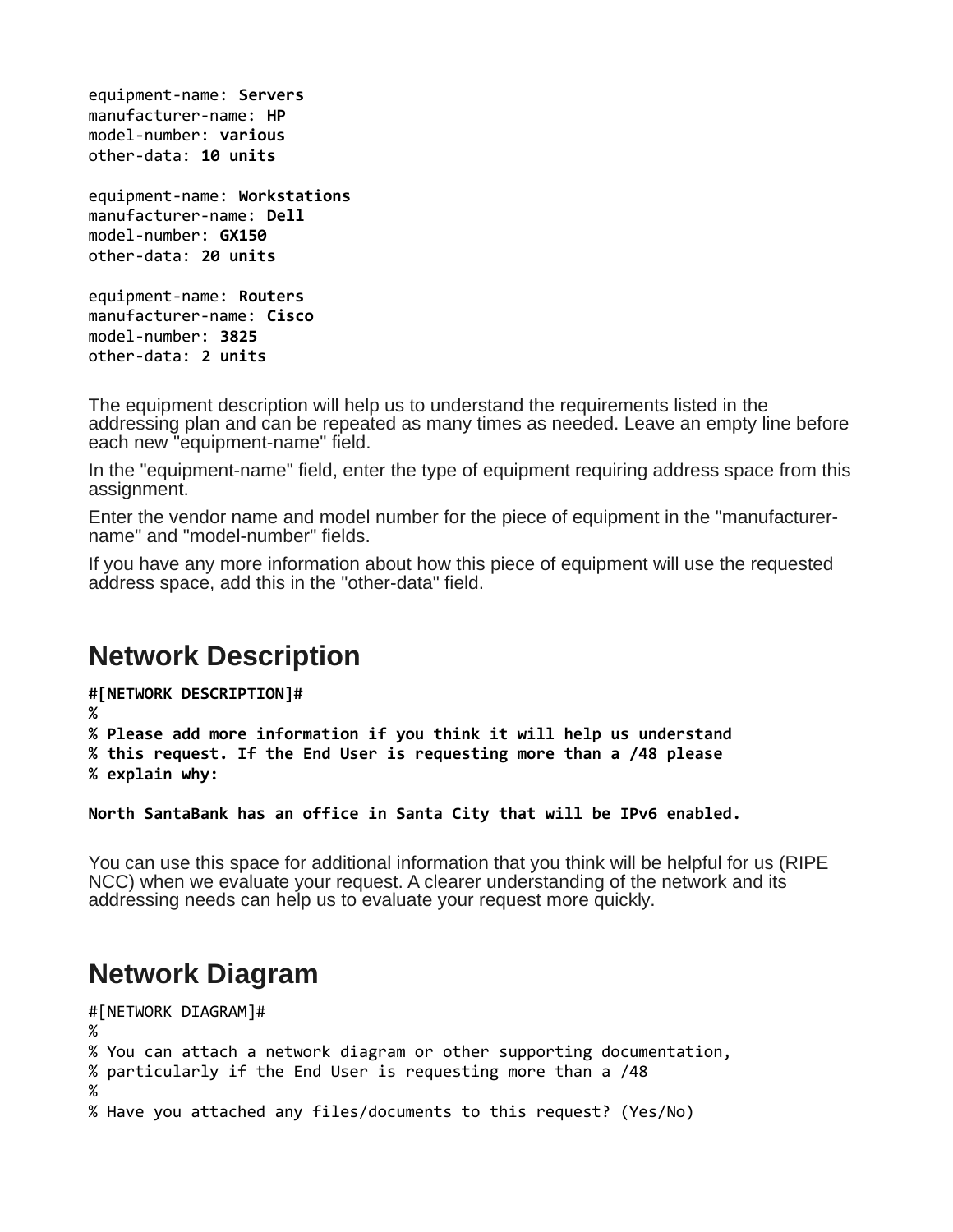A network diagram (topology map) can help us to understand the set-up of the network and its addressing needs.

Supporting documentation is useful if the organisation will require more than /48.

## <span id="page-5-0"></span>**Database Template(s)**

```
#[DATABASE TEMPLATE(S)]#
%
% Please complete all of the fields below.
inet6num:
netname: NSB-NET
descr: North SantaBank
country: NN
org: ORG-NS31-RIPE
admin-c: ACM2-RIPE
```
tech-c: **HOHO1-RIPE** status: **ASSIGNED PI** mnt-by: **RIPE-NCC-END-MNT** mnt-lower: **RIPE-NCC-END-MNT** mnt-by: **SANTA-MNT** mnt-routes: **SANTA-MNT** mnt-domains: **SANTA-MNT** changed: hostmaster@ripe.net source: RIPE

Leave the "inet6num" field empty as we will choose the address range.

The "netname" should be a short and descriptive name for the network and should reflect the organisation name of the End User.

Enter the End User's organisation name in the "descr" field.

Use the ISO country code of the End User's location in the "country" field. If the End User is multi-national, repeat the "country" field as many times as needed. Alternatively, you can use EU or ZZ if you do not wish to show the End User's location in the inet6num object.

Enter the org-ID of the End User's organisation object in the "org" field.

The nic-handle of the role or person object in the "admin-c" field should reflect someone who is administratively responsible for the network.

The nic-handle of the role or person object in the "tech-c" field should reflect someone who has technical knowledge of the network.

The "status" field must be ASSIGNED PI.

The "mnt-by" and "mnt-lower" fields must contain RIPE-NCC-END-MNT. You can put the LIR's or End User's maintainers in separate "mnt-by", "mnt-routes" and "mnt-domains" fields.

The "mnt-by" field shows which maintainer authenticates object updates. The "mnt-routes" and "mnt-domains" fields show which maintainers authenticate the creation of route6 and